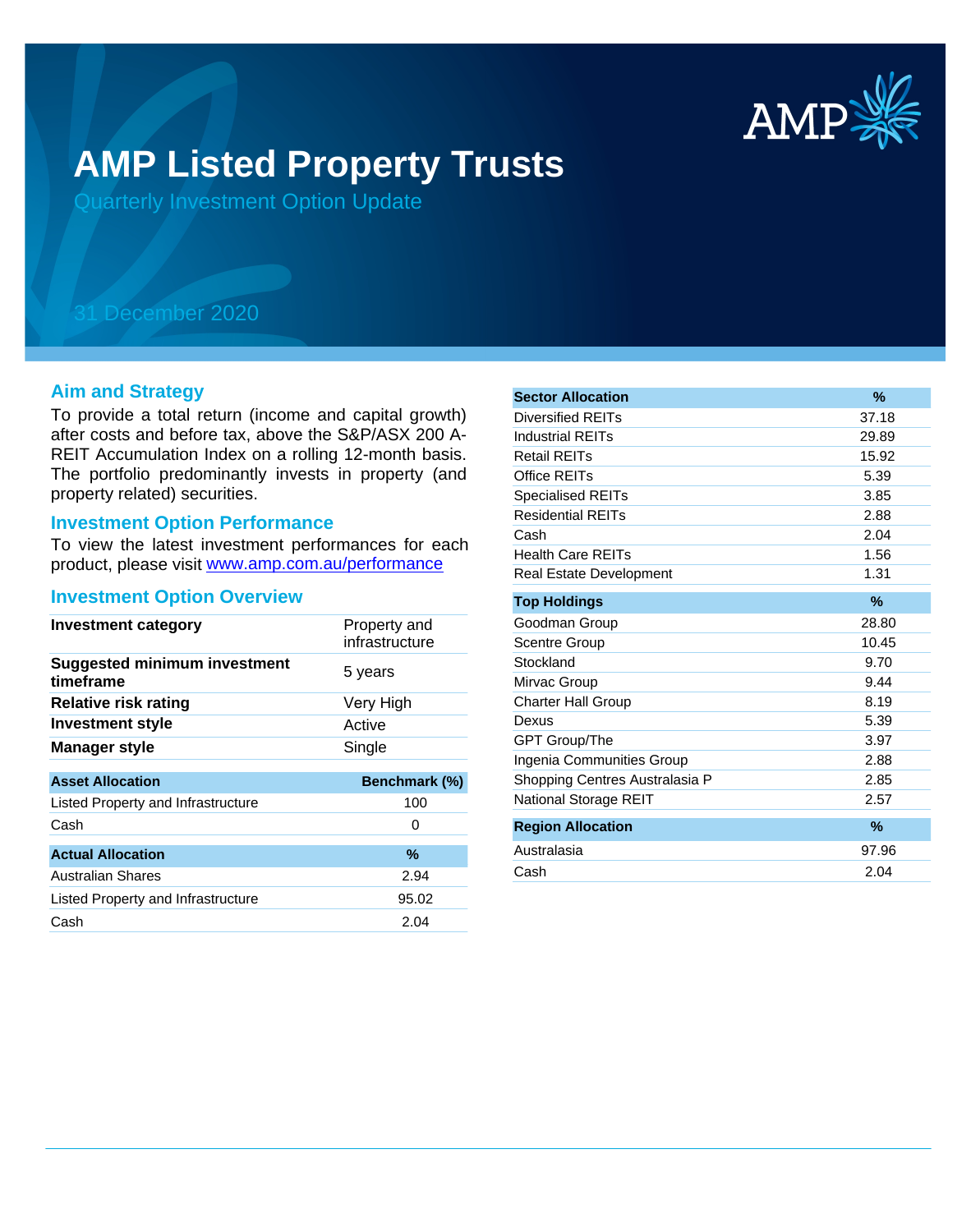### **Fund Performance**

The Fund delivered a positive return but underperformed the ASX 200 A-REIT total return index over the quarter. At an overall sector level, the Fund's overweight allocation to the office REITS and real estate development sectors were the largest contributors to relative returns; whilst the retail, diversified, and specialised REITs sectors were the largest detractors. From a sector asset allocation perspective, office REITs and real estate development were the largest contributors to relative returns; whilst retail, specialised, and health care REITs were the largest detractors. In terms of stock selection, industrial REITs was the largest contributors to relative return; whilst diversified and specialised REITS were the largest detractors.

At an individual stock level, the top three contributors to relative return were from an underweight position in the CPT Group, and overweight positions in Charter Hall Group and Lifestyle Communities; whilst the bottom three contributors were from overweight positions in HomeCo Daily Needs REIT, Stockland, and Abacus Property Group.

#### **Market Review**

The Australian listed real estate market made a lack-lustre start to the year, declining in January and underperforming the broader Australian share market. Optimism about further economic stimulus in the US and robust Australian economic data set a 'risk on' tone, which boosted the broader share market, but dampened the more defensive listed real estate market. A three-day lockdown in Brisbane, to contain an outbreak of a more contagious strain of COVID-19, and ongoing border closures also put pressure on the listed real estate market. Australian 10-year bond yields rose 0.16% to 1.13% over the period.

The retail segment continued to suffer due to additional lockdowns and the accelerated trend towards online shopping. Retail sales rose 7.1% in November, supported by the re-opening of the Victorian economy, new product releases, and the largely online 'Black Friday' sales. Online sales increased 68.0% in November, compared to the same period a year ago. According to S&P Global Ratings, retail tenants are increasingly requesting 'turnover-style' rent agreements which exclude online sales. However, landlords are resisting, arguing that a retailer's physical presence helps drive online sales and a growing portion of online sales are fulfilled, collected, or returned to stores. However, risks remain that landlords of lower-quality shopping centres could succumb to tenant demands, precipitating negative property revaluations and disrupting the predictability of their operating income.

Retail landlords with exposure to cinemas recoiled from news that Warner Bros. Entertainment will premier all 17 of its 2021 film releases on its streaming service HBO Max and in cinemas simultaneously. Scentre Group has around 5.8% exposure to cinemas by gross leasable area, and Vicinity Centres receives around 13% of its rent from 'other retail' which includes cinemas, travel agents, auto accessories, lotteries and other entertainment.

Retail landlords with assets in central business district locations have come under additional pressure due to ongoing working from home and border closures. Vicinity Centres reported a combined asset valuation decline of 4.0% over the six months to December 2020, mainly driven by lower income assumptions but also some capitalisation rate expansion. Valuations of central business district assets declined 8.6%, while neighbourhood assets declined just 1.0%. In addition, footfall in central business district assets in December was just 63.3% compared to the same period a year ago, while footfall in other locations was 88.4%.

The office segment has been most influenced by ongoing working from home. According to Jones Lang LaSalle, over Q4 2020 significant levels of office space became available, over and above space leased in Sydney and Melbourne, capping the worst year on record. In addition, the vacancy rate in Sydney of 11.9% is around 8.2% higher than its cyclical low and the vacancy rate in Melbourne of 13.2% is around 9.8% higher than its cyclical low. Effective rents declined and capitalisation rates remain historically depressed.

On the flip side, the residential segment continued to benefit from people seeking more space and taking advantage of stimulus available. Home loan approvals, excluding refinancing, increased 23.7% in November compared to a year ago, with owner-occupier loans particularly strong. Owner occupier construction loans increased by a staggering 94% compared to a year ago and according to the Housing Industry Association, new home sales increased by 91.8% in December. This can be attributed to the Federal Government's HomeBuilder programme, as households finalised contracts to build before the end of year deadline to gain access the grant.

In other positive news for the residential segment, only 2.8% of housing loans by value have deferred repayments in November, down from 11% in May. Victoria had the highest level in November as it was adversely impacted by lockdowns until late-October.

The industrial segment continued to thrive as demand for online services increased. Centuria Industrial REIT reported a portfolio valuation increase of 6.3% to December 2020, compared to previous book values. It generated the increase through a combination of leasing success and capitalisation rate compression.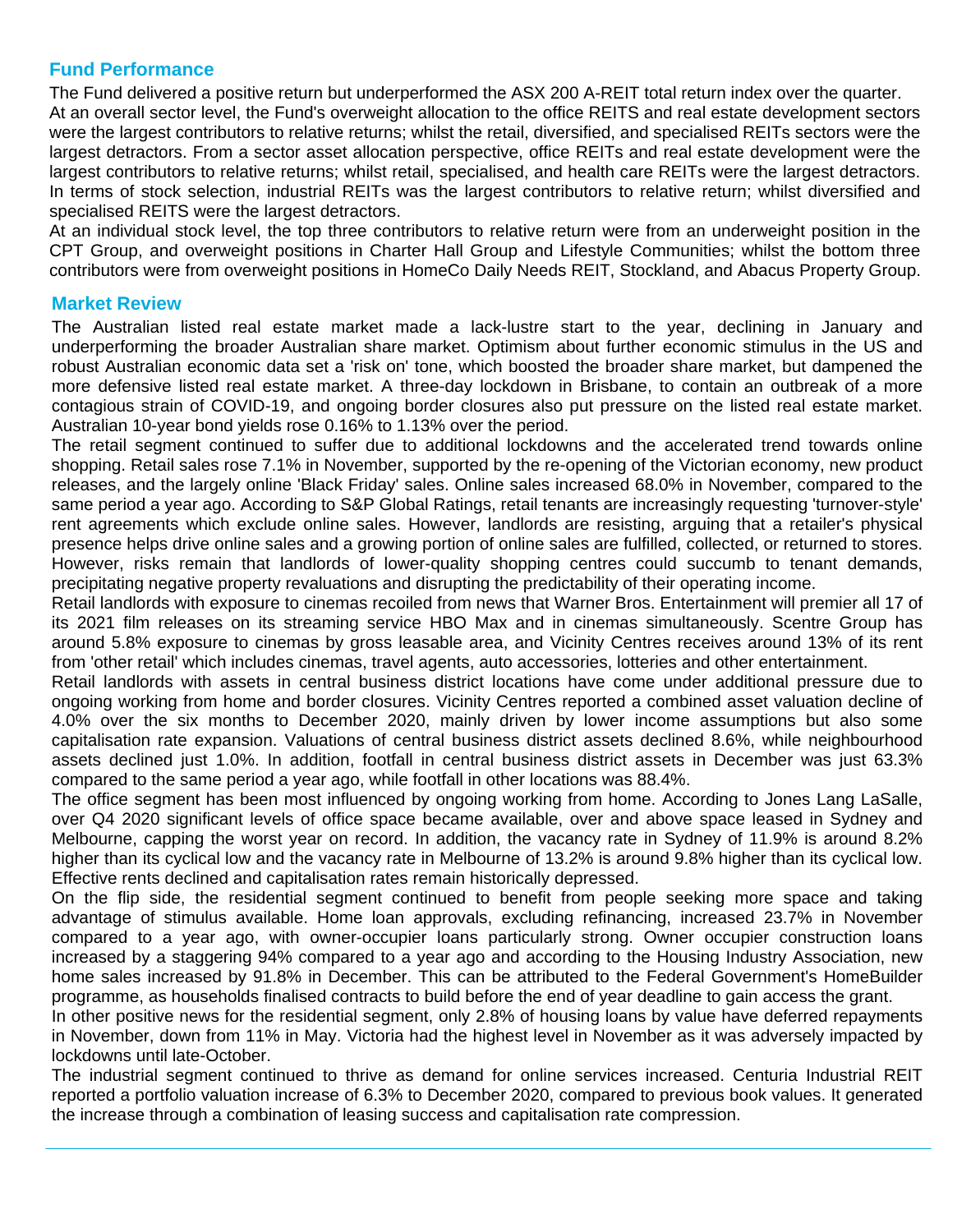Stockland is taking advantage of industrial strength by entering into a partnership with JP Morgan Asset Management to establish and manage a portfolio of industrial and logistics assets with a target value of A\$1 billion. The portfolio will be seeded with two properties Stockland recently agreed to acquire, as well as several other assets from its existing holdings.

US private equity group Blackstone has released details of the sale of its A\$3.5 billion Australian logistics property portfolio. The portfolio reportedly generates A\$150 million of annual income when fully leased, has 1.35 million square metres of gross leasable area and a weighted average lease expiry of 6.8 years across nine industrial estates. Over half the portfolio is located in Melbourne and 77% is on the eastern seaboard, with the remainder in Perth and Adelaide. The company is running a dual-track process, as it is also considering floating the portfolio as a real estate investment trust on the Australian Stock Exchange.

National Storage REIT provided a strong operations update, with record occupancy growth over the five months to the end of November 2020, continued improvement in revenue per available square metre and significant acquisitions and developments. It also indicated that its full-year 2021 earnings per share would be at the upper end of its guidance.

According to Jones Lang LaSalle, overseas investors will continue buying commercial real estate assets in Australia in 2021, with half of those surveyed planning to increase their exposure. The pandemic shook up commercial property and while investors were willing to pay higher prices for modern, good-quality industrial and logistics assets with long covenants, they shifted away from retail assets. Many investors expanded into alternative assets, such as childcare, healthcare and data centres.

#### **Outlook**

Australian listed real estate will likely continue to be subject to near-term volatility, which is affecting all markets, due to the impact of extensive COVID-19 containment measures on economic activity. Foot traffic and consumer confidence will likely improve as the economy moves towards a greater semblance of normalcy, supporting the retail segment. The federal government's HomeBuilder scheme will buttress the residential segment. The office segment should be resilient as office leases are generally long term; however, this could be disrupted as businesses choose to embrace technology for their requirements going forward, allowing staff to increasingly work from home. The industrial segment should remain robust, especially properties exposed to the increases in online shopping and data usage.